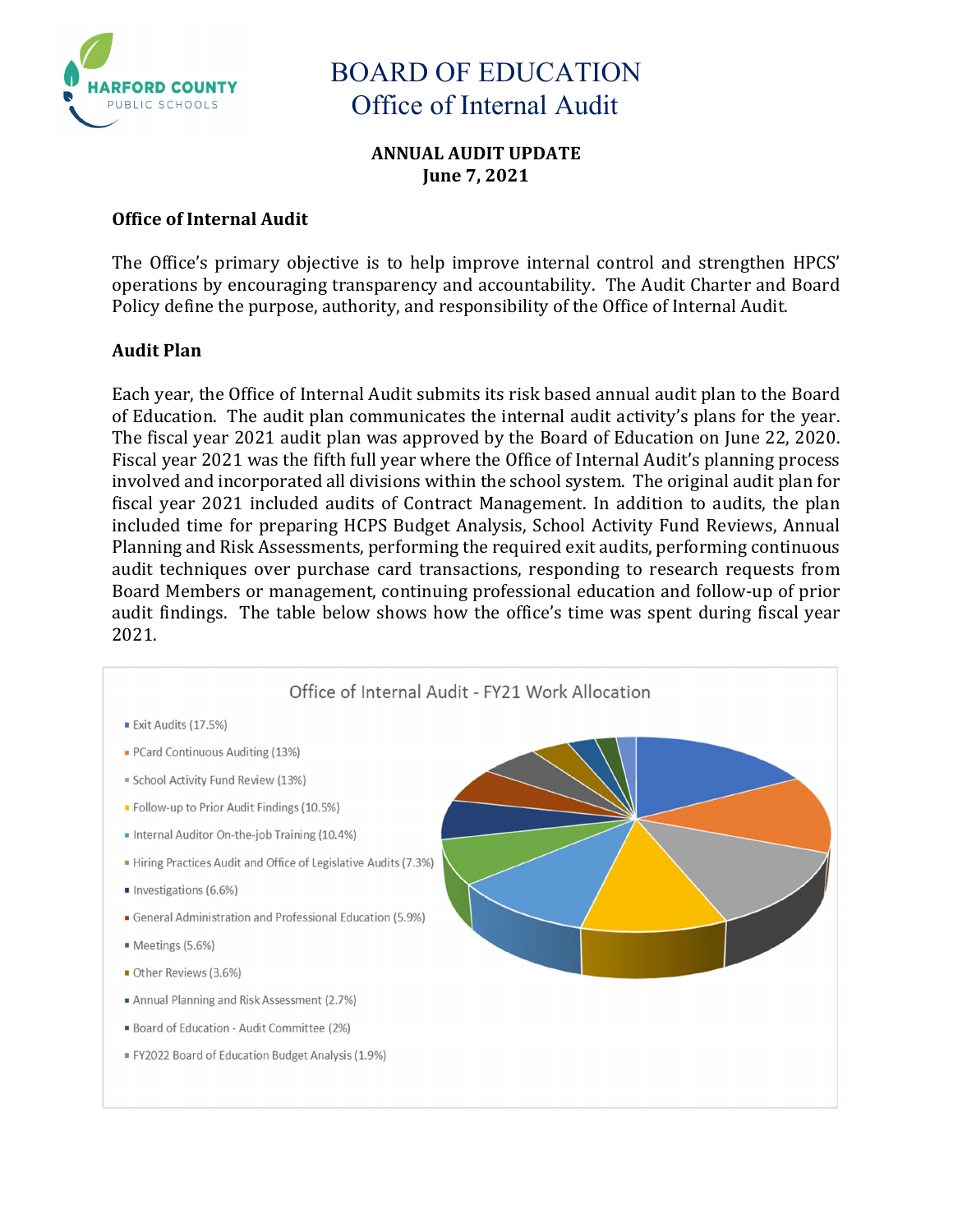

### **ANNUAL AUDIT UPDATE June 7, 2021**

#### **Audit Plan Comments**

The Office had spent more time than originally budgeted on the Exit Audits due to the number of separations of various principals, directors, and lead secretaries during fiscal year 2021 and due to the severity of the issues noted at a few of the schools. Additionally, with the addition of an Internal Auditor, 10.4% of our time was dedicated to on-the-job training during the second half of fiscal year 2021. Finally, there were two investigations which took up 6.6% of our time. As a result, we were not able to complete the other planned audits in our original fiscal year 2021 Audit Plan. Therefore, we moved the Contract Management Audits to the fiscal year 2022 Audit Plan. The remaining open audits should proceed on schedule as noted below.

The table below depicts audits from the Fiscal Year 2018, Fiscal Year 2019, and Fiscal Year 2020 Audit Plan that were or will be completed during Fiscal Year 2021 and Fiscal Year 2022.

| <b>Project</b>                                   | <b>Status</b> | <b>Date Completed</b> | <b>Objectives and Results</b>                                                                                                                                                      |
|--------------------------------------------------|---------------|-----------------------|------------------------------------------------------------------------------------------------------------------------------------------------------------------------------------|
| 2018 Payroll<br>Controls                         | In Progress   | June 2021             | Confirm that controls are sufficient<br>and effective to ensure that payroll<br>calculations, time entry, leave<br>balances, benefit deductions, and<br>leave payouts are correct. |
| 2018 Accounts<br>Payable Controls                | In Progress   | September 2021        | Determine if all applicable guidelines<br>were followed for HCPS purchases.                                                                                                        |
| <b>School Activity</b><br><b>Fund Audits</b>     | Complete      | January 2021          | Perform various audit techniques to<br>ensure compliance with the policies<br>and procedures.<br>There were 10 recommendations<br>resulting from this audit.                       |
| <b>Procurement Card</b><br>Transaction<br>Review | Complete      | April 2021            | Perform continuous audits of<br>procurement card transactions for<br>FY20.<br>There were 4 recommendations<br>resulting from this audit.                                           |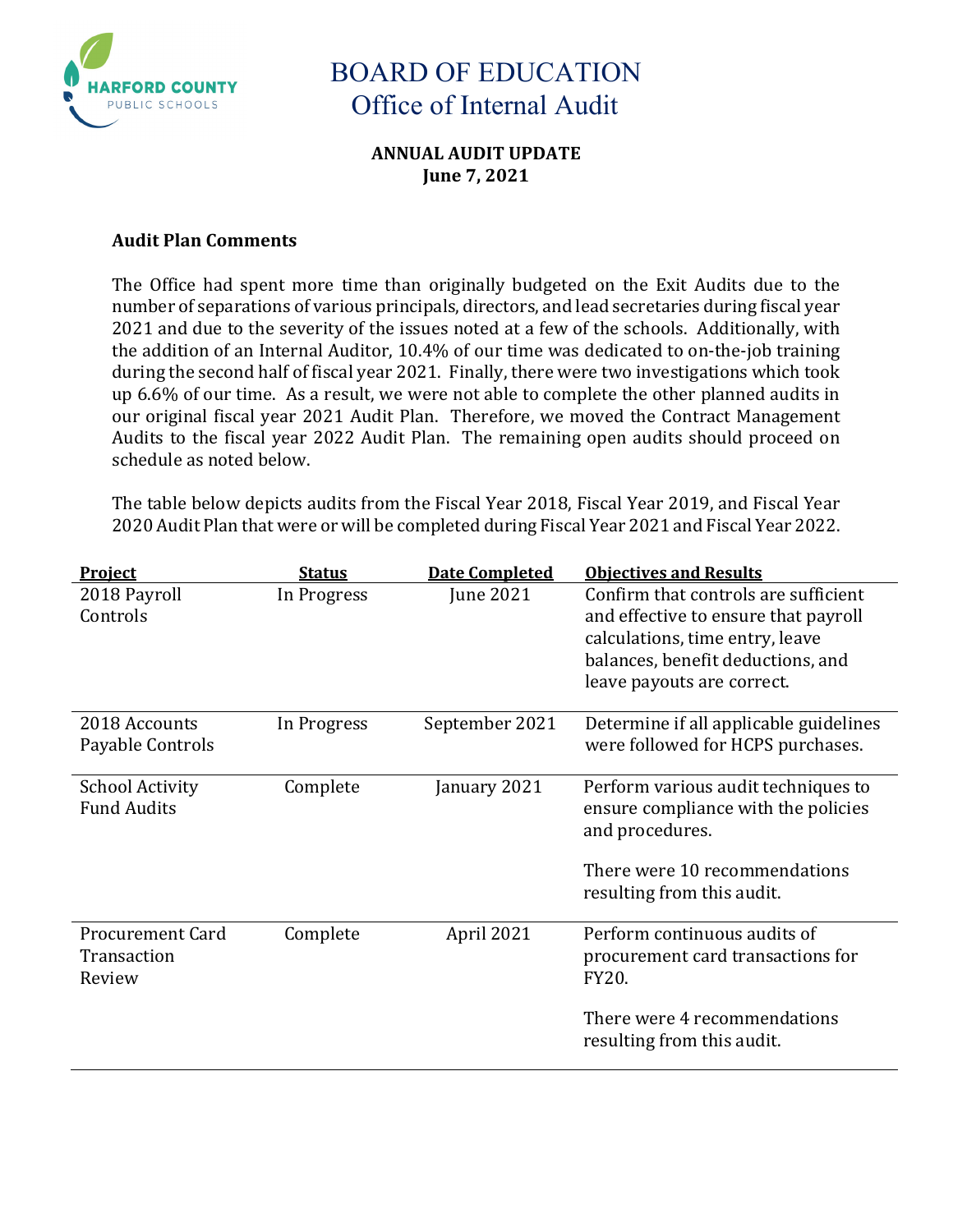

## **ANNUAL AUDIT UPDATE June 7, 2021**

| Project                                                                       | <b>Status</b>                                                                                                            | <b>Date Completed</b> | <b>Objectives and Results</b>                                                                                                                                                                                                                                                                                                    |
|-------------------------------------------------------------------------------|--------------------------------------------------------------------------------------------------------------------------|-----------------------|----------------------------------------------------------------------------------------------------------------------------------------------------------------------------------------------------------------------------------------------------------------------------------------------------------------------------------|
| Follow-up to Prior<br><b>Audit Findings</b>                                   | Complete                                                                                                                 | May 2021              | Review of the remediation status of<br>prior audit findings and preparation<br>of a summary report for the Board of<br>Education.<br>Management has implemented<br>corrective action for 70 of the 169<br>open findings.                                                                                                         |
|                                                                               |                                                                                                                          |                       |                                                                                                                                                                                                                                                                                                                                  |
| 2020 Financial<br><b>Statement Audits</b><br>for FY2019                       | Complete                                                                                                                 | October 2020          | General coordination related to<br>ensuring that required Financial<br>Statement Audits are completed.<br>Includes OMB A-133 Single Audit and<br>Other Required Reports.                                                                                                                                                         |
| 2018 Recruitment<br>and Hiring<br>Practices                                   | In Progress                                                                                                              | <b>June 2021</b>      | Determine if controls are adequate to<br>ensure that recruitments were<br>performed in accordance with the<br>Board Policies and Procedures.<br>Additionally, ensure job descriptions<br>and classifications are consistent<br>throughout the system.                                                                            |
| 2020 Exit Audits -<br>Principals, Lead<br>Secretaries and<br>Department Heads | Complete<br>Edgewood ES-<br><b>Lead Secretary</b><br>Investigative<br>Reports<br>Joppatowne HS-<br><b>Lead Secretary</b> | December 2020         | As required in the Charter, upon<br>resignation or removal of a principal<br>or custodian of student activity funds<br>(lead secretary), the Chief Auditor<br>shall cause an audit and investigation<br>to be made of any accounts<br>maintained by that individual.<br>There were 22 findings resulting from<br>these 6 audits. |
|                                                                               | Bakerfield ES-<br><b>Lead Secretary</b><br>Magnolia MS-<br><b>Lead Secretary</b>                                         |                       |                                                                                                                                                                                                                                                                                                                                  |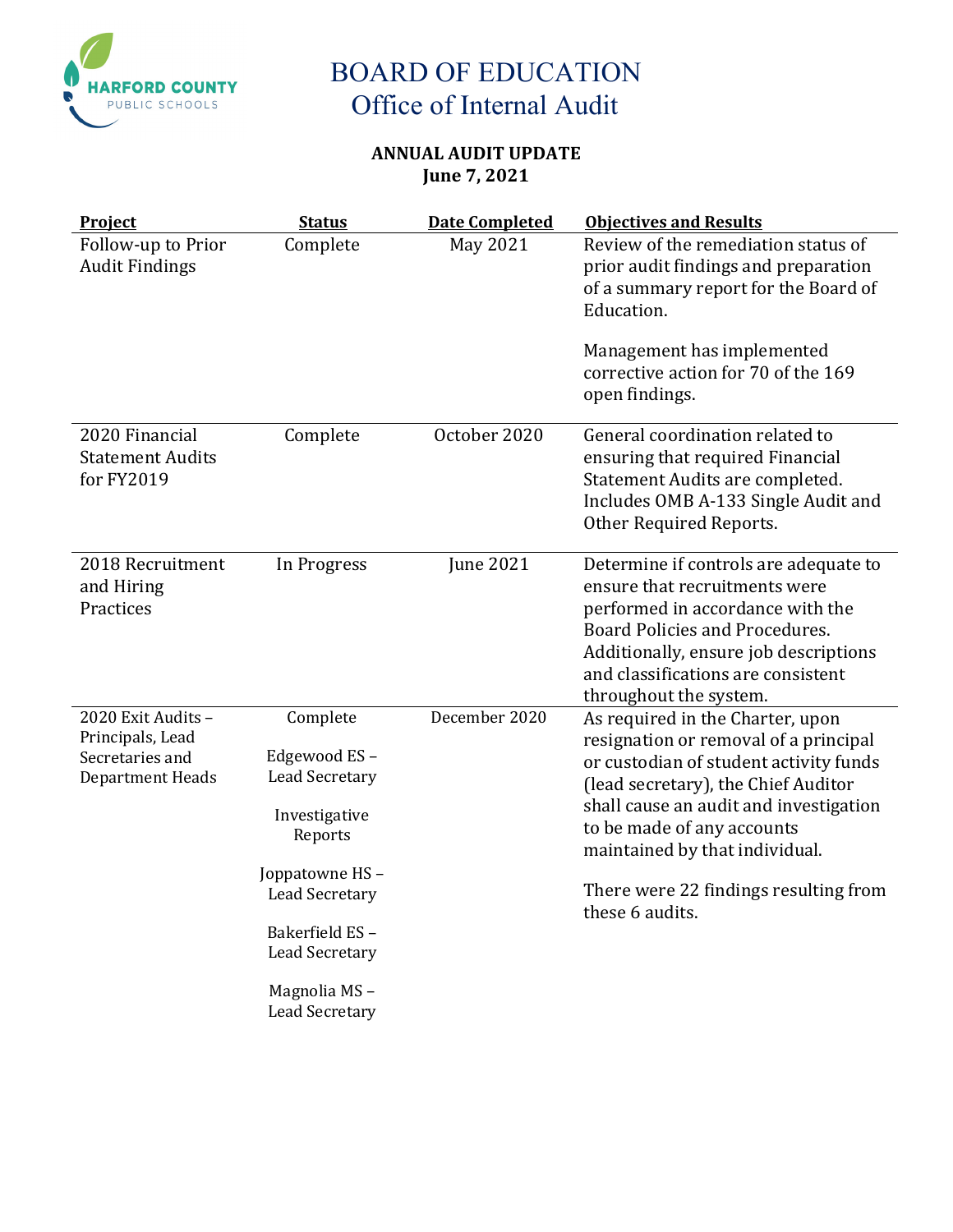

## **ANNUAL AUDIT UPDATE June 7, 2021**

The table below depicts the status of each audit that was on the Fiscal Year 2021 Audit Plan.

| Project                                                                                           | <b>Status</b>               | <b>Date Completed</b> | <b>Objectives and Results</b>                                                                                                                                            |
|---------------------------------------------------------------------------------------------------|-----------------------------|-----------------------|--------------------------------------------------------------------------------------------------------------------------------------------------------------------------|
| <b>School Activity</b><br><b>Fund Audits</b>                                                      | In Progress                 | August 2021           | Perform various audit techniques to<br>ensure compliance with the policies<br>and procedures.                                                                            |
| <b>HCPS Budget</b><br>Analysis                                                                    | Complete                    | May 2021              | Perform an analysis of the Board of<br><b>Education's Proposed FY22 HCPS</b><br>budget.                                                                                  |
| Procurement Card<br>Transaction<br>Review                                                         | In Progress -<br>Continuous | August 2021           | Perform continuous audits of<br>procurement card transactions for<br>FY21.                                                                                               |
| Follow-up to Prior<br><b>Audit Findings</b>                                                       | <b>Not Started</b>          | October 2021          | Review of the remediation status of<br>prior audit findings and preparation<br>of a summary report for the Board of<br>Education.                                        |
| 2021 Financial<br><b>Statement Audits</b><br>for FY2020                                           | In Progress                 | October 2021          | General coordination related to<br>ensuring that required Financial<br>Statement Audits are completed.<br>Includes OMB A-133 Single Audit and<br>Other Required Reports. |
| 2021 Contract<br>Management-<br>Commodities and<br><b>General Services</b>                        | <b>MOVED TO 2022</b>        | <b>March 2022</b>     | Determine if contracts are being<br>appropriately monitored to ensure<br>compliance with HCPS policies and<br>contract terms.                                            |
| 2021 Contract<br>Management-<br>Legal and<br>Professional<br><b>Services Contract</b><br>Controls | <b>MOVED TO 2022</b>        | <b>May 2022</b>       | Determine if contracts are being<br>appropriately monitored to ensure<br>compliance with HCPS policies and<br>contract terms.                                            |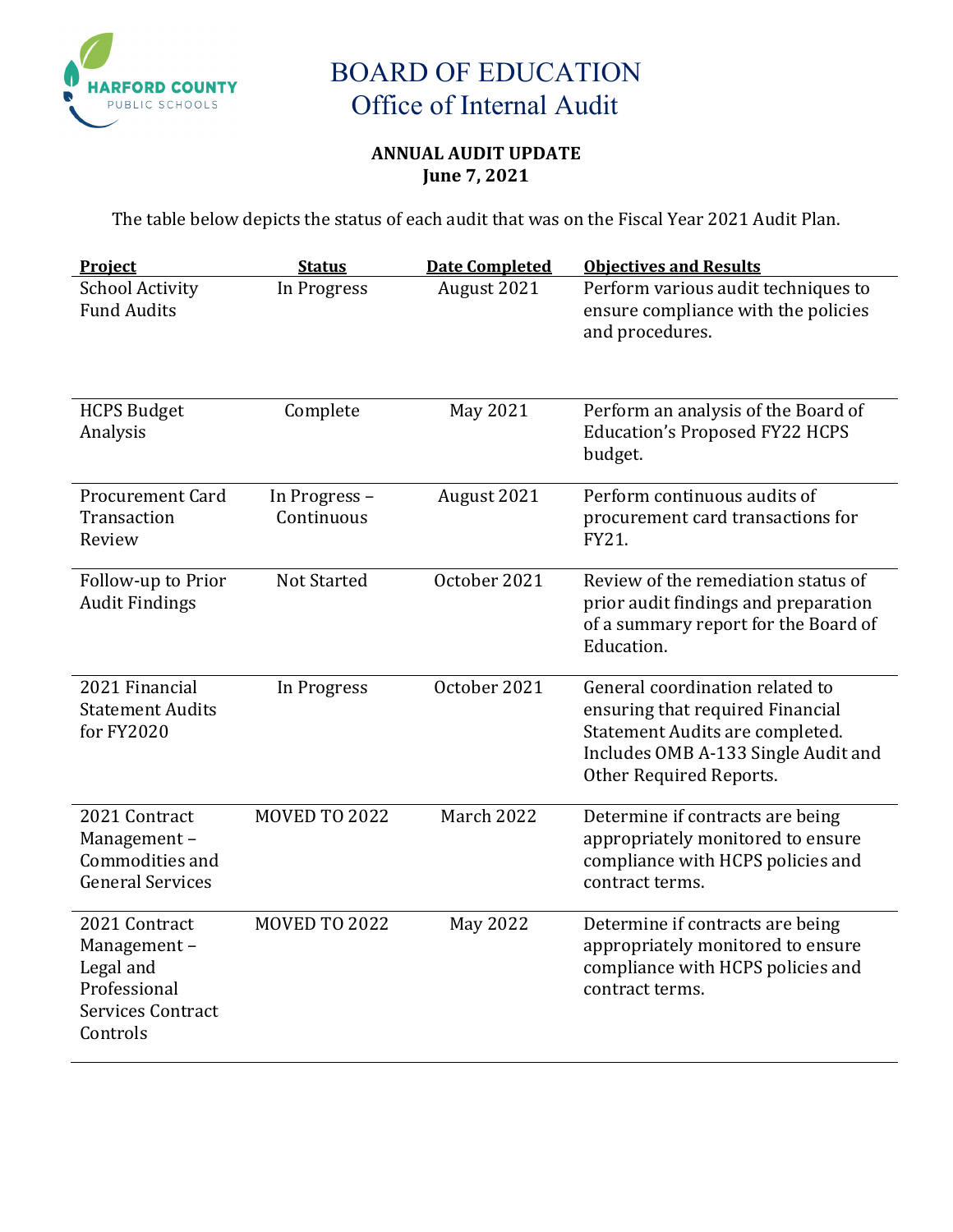

#### **ANNUAL AUDIT UPDATE June 7, 2021**

| <b>Project</b>                         | <b>Status</b>                           | <b>Date Completed</b> | <b>Objectives and Results</b>                                                |
|----------------------------------------|-----------------------------------------|-----------------------|------------------------------------------------------------------------------|
| 2021 Exit Audits -<br>Principals, Lead | Complete                                | October 2020          | As required in the Charter, upon<br>resignation or removal of a principal or |
| Secretaries and                        | Church Creek ES-                        |                       | custodian of student activity funds (lead                                    |
| Department Heads                       | Lead Secretary                          |                       | secretary), the Chief Auditor shall cause                                    |
|                                        | Darlington ES-                          |                       | an audit and investigation to be made of<br>any accounts maintained by that  |
|                                        | Lead Secretary                          |                       | individual.                                                                  |
|                                        | William Paca ES-                        |                       | There were 23 findings resulting from                                        |
|                                        | Lead Secretary                          |                       | these 6 audits.                                                              |
|                                        | William S. James ES<br>- Lead Secretary |                       |                                                                              |
|                                        |                                         |                       |                                                                              |
|                                        | C. Milton Wright HS                     |                       |                                                                              |
|                                        | - Lead Secretary                        |                       |                                                                              |
|                                        | Assistant                               |                       |                                                                              |
|                                        | Superintendent for<br>Human Resources   |                       |                                                                              |
|                                        |                                         |                       |                                                                              |

### **Audit Committee**

The Audit Committee meets quarterly and last met on May 19, 2021. The next meeting will be held on Wednesday, September 22, 2021 at 5pm in the Board Executive Conference Room.

### **Fraud Hotline**

The Office of Internal Audit's webpage includes information on how to report suspected fraud, waste, and abuse involving HCPS resources. We also promote the fraud hotline by including the reporting information in the Superintendent's bulletin at the beginning of the school year.

#### **Peer Review**

In July 2019, the Chief Auditor requested its first ever peer review and received the highest rating possible. The review included scrutiny of our internal quality control system to ensure that it is adequately designed and operating effectively. This provides reasonable assurance of compliance with Government Auditing Standards and the organization's established policies and procedures. The Office of Internal Audit will receive an external peer review every three years to ensure the audits are performed in accordance with government